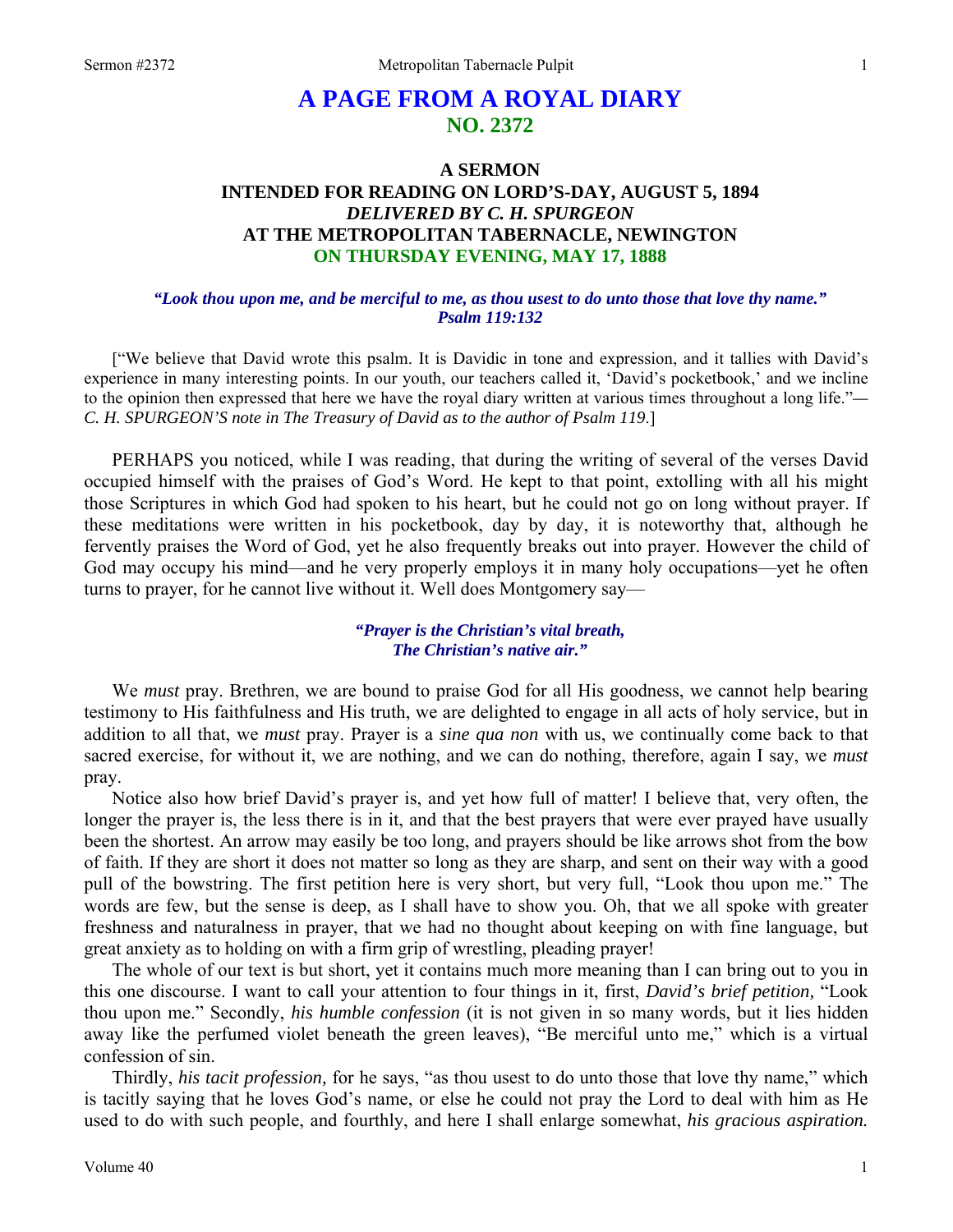The highest, loftiest wish that David had was that God would deal with him as He was accustomed to do unto those that love His name. He did not want to fare either better or worse than the rest of the Lord's family, so he boldly prayed, "Look thou upon me, and be merciful unto me, as thou usest to do unto those that love thy name."

**I.** To begin with, here is in our text DAVID'S BRIEF PETITION, "Look thou upon me."

I think that these words came to David's mouth from his heart, and that he prayed, "Look thou upon me," because *his own eyes had failed him.* Turn to the 123rd verse. If you look at it, you will see that one thing in a saint may suggest another. In that verse he wrote, "Mine eyes fail," and in our text he says, "Look *thou* upon me. Lord, when I feel as if I could not look at thee, do thou look at me! Mine eyes fail me; I have washed them out with rivers of water, I have flooded them with fountains of grief, unbelief has come in, I cannot see as I would, the dust of the world, and the smoke of care, have bedimmed mine eyes, I seem to grow blind, my Lord, and though I would always look at thee, and never take mine eyes off thee, yet my eyes fail me!" In such a case as that, it is so sweet to pray to God, "Look thou upon me."

Brethren, there is great virtue in our looking to Christ, it is the way of salvation. What virtue, then, must there be in Christ's love-gaze upon us! A faith-look at the blood of Jesus gives us peace, but as I always remind you, it is God's sight of the blood that brings us salvation. Did He not say to Moses and Aaron, "When I see the blood, I will pass over you"?

## *"When thine eye of faith is dim, Still trust in Jesus, sink or swim."*

When you cannot see your God, still say with poor Hagar, "Thou God seest me." JEHOVAH is the all-seeing one, remember that, and be comforted. If thine eyes be put out, His eyes can never be blinded, still doth He look upon you with compassion, and see thee with His eye of grace. Again I say, Lord, if ever I should forget to look to Thee, or if ever I should be in such a state of despondency that I cannot look up to Thee, look Thou upon me!

Next, notice that *man's eye had misjudged David.* I think the psalmist's prayer is to be read in this light, that he had been condemned and persecuted by the ungodly, and he was evidently under the oppression of man, as we noticed in reading the 134th verse, "Deliver me from the oppression of man." Men had misconstrued his words, and misrepresented him, so now he says, "LORD, look *thou* upon me!

Whenever evil men look at me, they look askance, they look asquint, they do not see what should be seen, but they see a great deal that is not really there, Lord, I know what they say of me, but do Thou look upon me!" It has fallen to the lot of many of us to pass under the censure of men, and the cure for that censure is to cry, "LORD, look *thou* upon me."

Mr. Blind-man, the foreman of the Vanity Fair jury that condemned Christian's brother Faithful, said, "I see clearly that this man is a heretic," and the blinder bad men are, the more fault they can see in God's people, even when there is nothing of evil to be seen. They will make it up if they cannot find it, and they will swear to it even if they know that it is not so. It is not for a child of God to battle with them about the matter, but to turn his eyes to the Lord who is our only Judge, and with David to pray, "Look *thou* upon me."

Again, do you not think it was this that made the psalmist pray in this way? He knew that *God's eye perceives what His servant needs.* David opened his mouth, and panted, he knew he wanted something, but he hardly knew what he really did want. At times we do not know how to word our prayers, because our sense of need is so very great, it seems idle to ask for one thing when we need everything. When we are quite emptied out, we scarcely know where to begin, and when our case is very puzzling and perplexing, we cannot tell what to ask for when we come to the throne of grace.

That is a sweet thought, "Thou, my heavenly Father, knowest what things I have need of before I ask for them!" Prayer is not for God's information, but for our instruction, we need to be made to learn what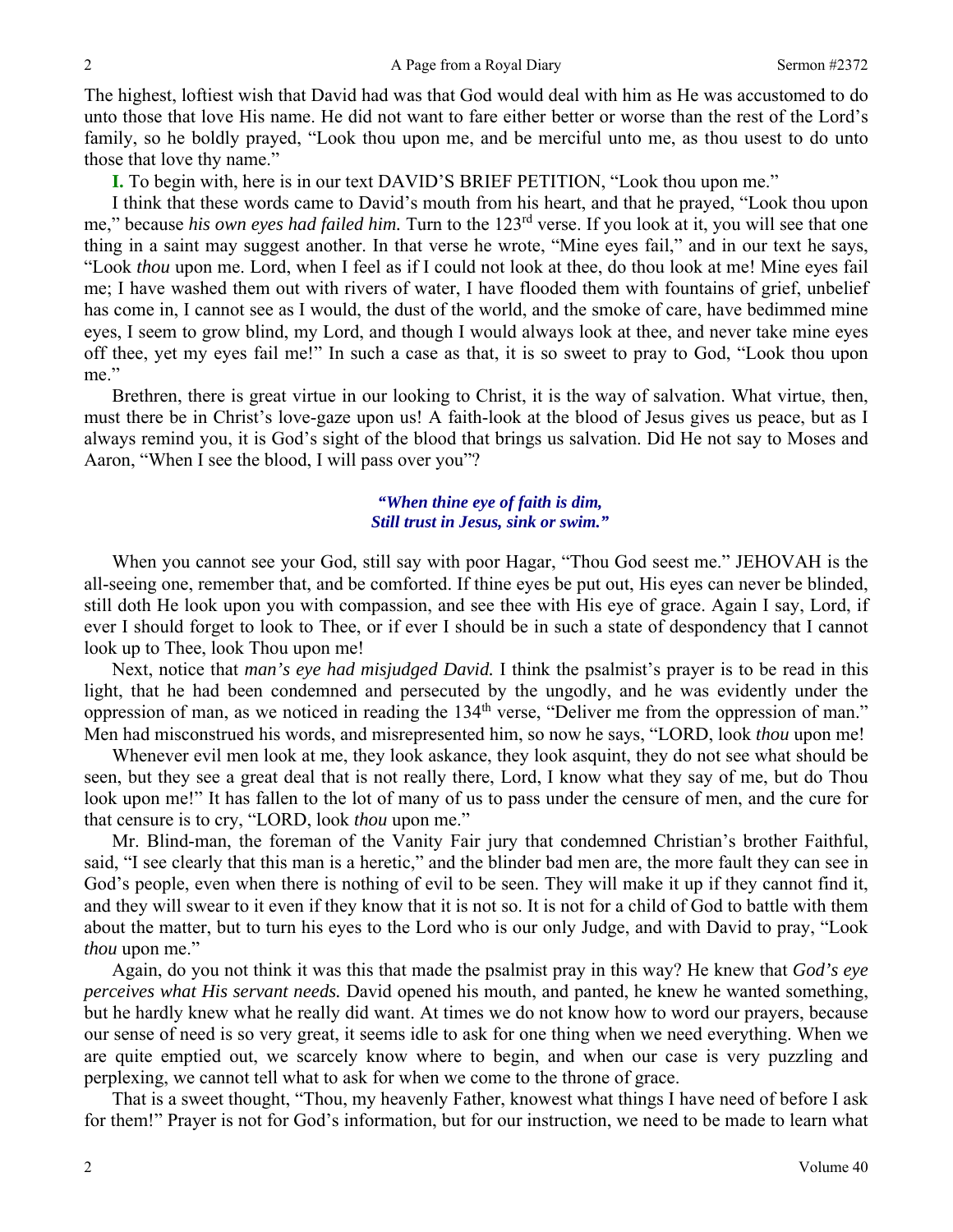our wants are, but God always knows them. It is a very blessed thing, when we cannot tell what our needs are, to utter such a prayer as this, "Look thou upon me, O Lord! Thou wilt see what I need, thou wilt see wherein I fail, thou will see how I struggle, thou wilt see what I suffer; Lord, look thou upon me!"

This is also to my mind such a lovely and God-honoring prayer because it leaves all with God, David does not say what he thinks the Lord should do. When prayer dictates to God, it has gone beyond its lawful bounds, and it is not then proper prayer. But the psalmist prays, "LORD, look thou upon me." When he was very sick, he did not say, "Lord, heal me," but he prayed, "LORD, look thou upon me." An ordinary physician's look alone is not worth much, but one glance of the Great Physician's eye is sufficient to cure all the maladies of the heart. We need the earthly physician's hand and his medicine, and possibly also the surgeon's knife. Ah! but we get everything in a look from our Lord.

When Jesus turned and looked upon Peter, did He preach a sermon? He did a great deal more than that. Did He rebuke the denier? He did a great deal more than that. Did He draw the wanderer back to Himself? He did a great deal more than that. Oh, nobody knows how much lies in one look of the eye of God!

Let us each one present this prayer tonight, "Lord, here is my case, I do not understand it, I know what I would like, but I am not sure whether it would be right for me to ask for it. I put myself before You, look You upon me. I sit, like the blind man by the wayside, and all I ask is that You will but turn Your face this way, and see me where I am, and see what I am, and if You will but do that, do what else You please. I will not dictate to You as to what You should do, I will leave myself and my affairs entirely in Your hands, only look You upon me."

I think David also meant this petition, "Look thou upon me," in the sense in which we sang just now—

#### *"Look upon me, Lord, I pray Thee, Let Thy Spirit dwell in mine!"*

In this sense, *God's look will be a sign of divine favor.* Frequently, in Scripture, God is represented as turning His face away in anger, but when He looks towards His chosen ones, it is in love. Brethren, is there anything under heaven more delightful than to be loved by God, and to know it? The love of God in itself is inexpressibly sweet, but if you do not apprehend it, it is a sea of sweetness of which you do not taste, or like a mountain of honey to which you cannot gain access.

But oh! To be loved of God, and to know it, would make a man dance if he were in chains, it would turn a dungeon into a palace if the poor prisoner were sure that God loved him, and that is precisely what David means when He prays, "Look thou upon me….Make thy face shine upon thy servant." Do you see men scowling, and do you hear them howling? What does it all matter? God is smiling, and that is an end to all the oppression of man. One sun soon puts an end to all the darkness. One glimpse of God's smiling, reconciled, eternally-loving face drives away all sorrow from the believer's heart. The psalmist's prayer, "Look thou upon me," means just that.

I think, too, that David meant one thing more, that is, that *God's look would prepare him for future obedience.* When David said to the Lord, "Look thou upon me," he meant, "Look at me, and see that I am armed for the fight against evil. O Lord, look me up and down, search me all over, and see that I do not lack any needful thing! Look at me inside and outside, look at my brain, look at my heart, look You upon me to see that there is nothing omitted that will be necessary for my future conduct in the world, in the church, in the household, or alone with You!"

Does not the psalmist mean all that I have said, and did I not speak truly when I told you that this little prayer, "Look thou upon me," has much more in it than I can draw out of it in a single discourse? I advise you to pray it as it is, with all the meanings packed away in it, "Look thou upon me." God help you so to do!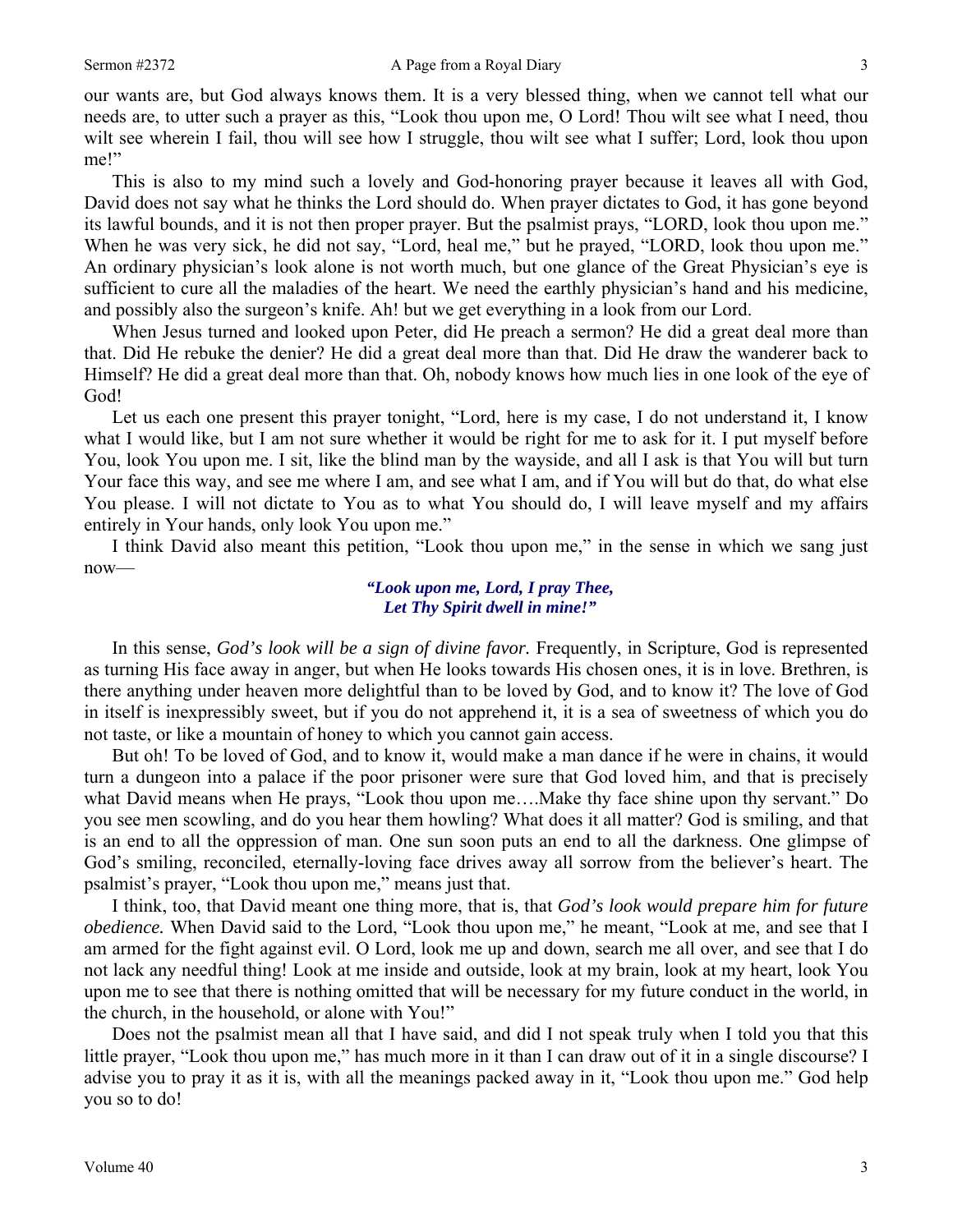**II.** Our next division is DAVID'S HUMBLE CONFESSION. It is not actually expressed in words, but it is hidden away in his next utterance, "Be merciful unto me."

The psalmist's confession is the link between his first prayer and this second supplication. *His prayer grew out of this confession.* He prayed to the Lord, "Look thou upon me," because he could not himself look to God, and then he added this petition because he realized his need of divine mercy, "Be merciful unto me." Do you recollect the Savior's parable, or the fact the Savior described when He said, "Two men went up into the temple to pray?" One of them, the publican, standing afar off, would not lift up so much as his eyes unto heaven, but smote upon his breast, saying, "God be merciful to me a sinner." Surely David, long before that story was told, was acting it out. He dared not look up to God, he could not look up, or he would not have prayed, "Look thou upon me."

Then he cried, "Be merciful unto me." *By this petition he evidently sought forgiveness.* Mercy is only for guilty people. Favor may be for the miserable, but mercy is for the guilty. One said, the other day, "Oh, I am such a great sinner!" and a wise person, who stood by, said, "I am glad to hear you admit it." "Oh!" answered the other, "but I am lost." "It is so," responded the friend, "and I am pleased to hear you confess it." "And why are you so pleased? It sounds rather cruel to be glad because I am a sinner, and pleased because I am lost." "Ah!" said the wise Christian instructor, "but Jesus Christ came into the world to save sinners. He Himself said that 'the Son of man is come to seek and to save that which was lost."

There would be nobody to receive mercy if nobody were guilty. Oh, that you might all feel, whether you are saints or sinners, that the language of the text suits you, "Be merciful unto me." "Oh!" said one, "I do not think I have been so guilty as some." Nevertheless, there is no way to heaven but one, and that way is open for the vilest as well as the most moral. "Be merciful unto me," is the prayer you must learn to pray if you hope to enter the kingdom of God.

It is evident also that *upon this ground alone the psalmist sought for the blessing he desired,* "Look thou upon me, and be merciful unto me." Do you see what he means? "Lord, I do not expect a look from thee except as a proof of thy mercy. If thou dost only give me a glance of thine eye, it will be a token of mercy." If we get a crumb from God's table, it is a mercy; if we get a promise out of His Word, it is a mercy; if we get anything from the Lord, it is a mercy; but if we receive forgiveness of sin, what a mercy is that!

Did you ever try to fathom the depth of mercy that lies in the forgiveness of a single sin? There are some sins in our lives which will always be remembered by us. That night, when you gave way to that one particular fit of temper, which led to that one dreadful act of sin, has God forgiven that? Ah! yes, for "all manner of sin and blasphemy shall be forgiven unto men." When you cannot forgive yourself, yet you may know that God has, for Christ's sake, forgiven you.

You may have all the more pleasure in knowing that He has forgiven you because you cannot forgive yourself. That sin which overwhelms you, and lays you in the very abyss as you remember it, that is the sin God delights to pardon. What a blessing it is that it is so, that we are able to assure you that "He delighteth in mercy," and especially in this particular form of mercy, the blotting out of sin! After David had sinned with Uriah's wife, or after other great transgressions, this prayer was especially suitable, "Be merciful unto me."

There I will leave this part of my subject, but I pray God the Holy Ghost not to leave it, but to lay it home to some heart here. People are getting ready for Whitsuntide, some will be going into the country, and others are obliged to keep their shops open late before the holidays, therefore we are fewer in number here than usual, but I have been wondering whether God does not intend to save somebody who has come in here tonight because it is the holiday season. The Lord grant that it may be so! What can be more appropriate to you who are conscious of guilt, and groaning under the heavy burden of sin, than that you should pray these two sentences of David's supplication, "Look thou upon me, and be merciful unto me"?

**III.** The third point, upon which I will not detain you long, is, DAVID'S TACIT PROFESSION.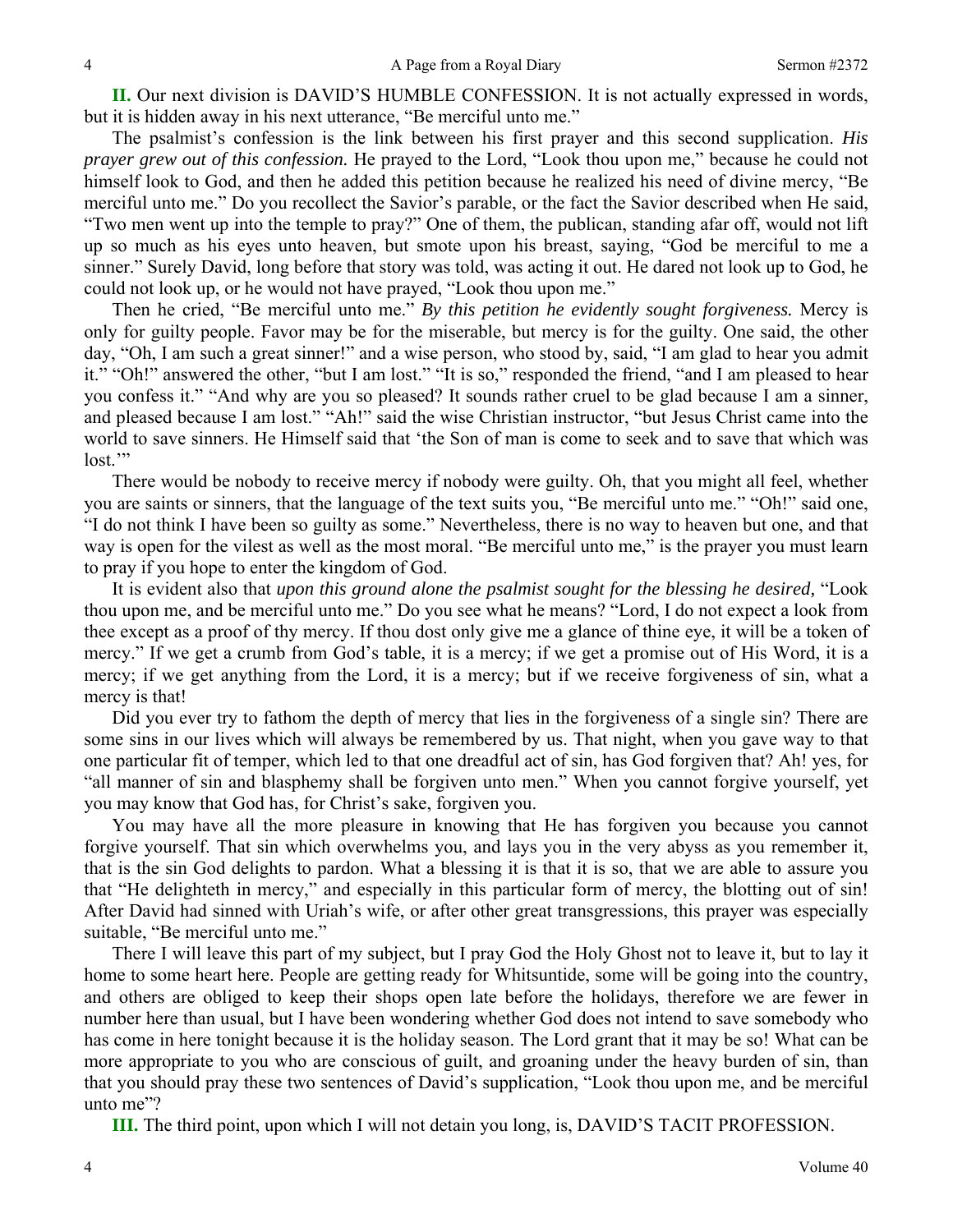There is again hidden away here, not uttered in words, but secretly implied, a profession of love for the Lord, "Look thou upon me, and be merciful unto me, as thou usest to do unto those that love thy name"

If the psalmist does not actually declare that he loves God's name, he does at least say, "Lord, put me down among them that love thy name, count me with them; I do want to love thy name, O Lord; therefore, treat me as thou dost treat them!

## *"'With them numbered may I be, Now, and through eternity!'"*

David hardly dares to say that He does loves God's name, but he does practically say it by praying that God will treat him as He treats those who do love His name. Some of those who love God best are not the loudest in proclaiming their love. I believe there are some here who would die for Christ if it were necessary, yet they have not had the courage to come out, and confess Him.

I heard of a good woman who was afraid to testify before the church to her faith in Christ. As she was going away, she turned round, and said to the minister, "I cannot speak about my faith, sir, but I could die for Christ." "Come back," he said, "come back, that confession is better than any other sort of speaking." There have been some, in the time of the martyrs, who have been very loud in their professions, but they have recanted at the last, while others, who have been very timid, have been the bravest of all when the burning day came.

I remember that one martyr, when chained to the stake with two others, slipped down from under the chain, and was hidden by the kindling some two or three minutes. All thought he had recanted, but he came back, and placed himself in the chain again, and stood up boldly to be burned to death. He said to a brother at his side, "I lost sight of my Lord's face, and I could not stand there to burn until I had found Him again. He has come to me so sweetly, and now by His grace I shall die like a man."

If we have Christ with us, how strong we are, but if He is not with us, we are weakness itself! I cannot, therefore, condemn those who are afraid to say very boldly that they love the Lord's name. I hope, however, that they will have the courage, at any rate, to slip in edgeways, and sandwich themselves between some other believers, and say in the words of the text, "Be merciful unto me, as thou usest to do unto those that love thy name."

But the true child of God does love his Lord's name. What does that mean? He loves God's name, that is, *he loves the person of God.* He loves God, his heart goes out towards the infinitely glorious JEHOVAH. *He loves the character of God.* 

There are a great many, nowadays, who want JEHOVAH to be improved upon. When they read of the God of Holy Scripture, they do not like Him, they say they want a kinder and more tender God. These are the men who worship the gods of modern thought, gods newly come up, which are more like the devil than the true God, the God of Abraham, Isaac, and Jacob, the God and Father of our Lord Jesus Christ. But the true child of God loves God as he finds Him, and as he finds Him in Holy Scripture, the one living and true God, who made all things, and by whom all things consist. This is the God we love, and adore, and worship.

The genuine child of God also *loves God's revelation.* That is often what is meant by the expression, "His name." He who is right with God loves every doctrine of the Scriptures, and every part of that doctrine. He does not try to alter and improve the Scriptures, nor to prepare an addendum to the Word of God, but he loves the revelation given to us in the name of God, and loves every point of it.

By the "name" is sometimes meant *the glory of God.* I trust that the very feeblest of us can say that we love the glory of God. When we hear Him praised, our hearts are all aglow. When we hear anything that is said against Him, our indignation burns vehemently, for we love His name. Oh, that God would grant us grace to love Him far more than we do!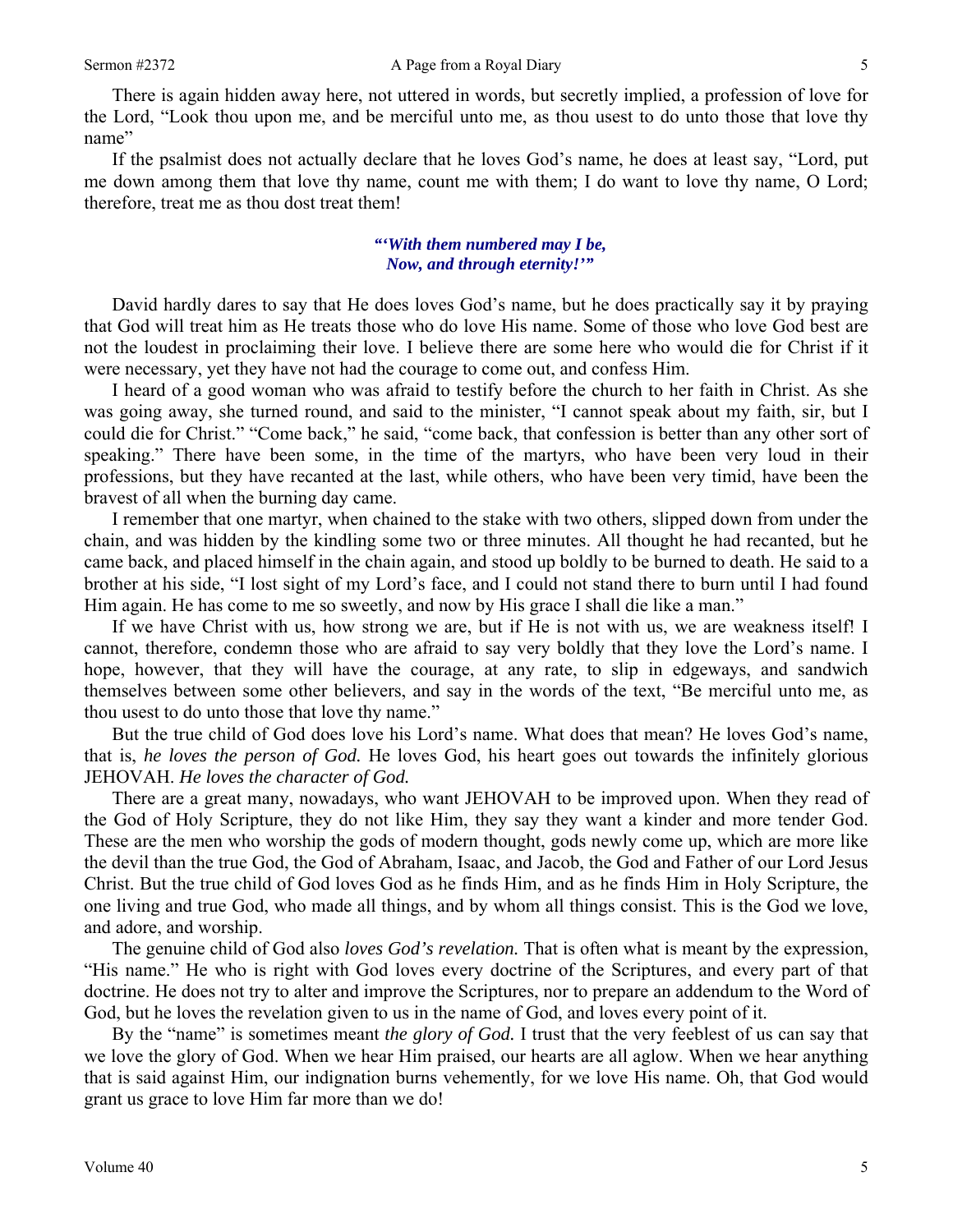I must not say more on this point, for I have only a little time left, and I want that for the last division of my discourse.

**IV.** Fourthly, we are to consider DAVID'S GRACIOUS ASPIRATION.

What he asks is that God would be merciful to him as He is accustomed to be to those who love His name. That is our aspiration too, I trust, we want God to deal with us as He deals with the rest of His people.

Notice, here, that *David would be dealt with as saints have always been dealt with*. If God treats us as He treats His children, I think we may be perfectly satisfied. There was a time when, if anybody had said to me, "The Lord will put you amongst His children, and treat you as one of them," I would have been ready to dance for joy, and I do not run back today from the solemn conviction that, if He will only treat me as He treats the rest of His family, I shall be perfectly satisfied. How is that? How does the Lord deal with His children?

Well, you know what He used to do to those who loved His name, He used to come and visit them. For instance, there were Abraham, Isaac, and Jacob. These all had visits from the Lord, as did Moses, when God was in the burning bush. In olden days, God could be found in the desert or in a bush. He came to His people by the brook side, by the river, in the fiery furnace, and in the lions' den, and it is still the use and wont of God to visit His people.

Did He ever visit you? Pray that He may visit you as He used to do to those who loved His name. Lord, come and visit me under a tree, as You did meet Abraham, come and meet me beneath the city wall, as You did meet Joshua of old, come to the river's brink, as You came to Ezekiel by the river of Chebar, come to the lonely island, as you did to John in Patmos.

God not only used to visit those who loved His name, but He used to instruct them. What teachings they had from Him! What revelations and manifestations of Himself! Lord, teach me as You usest to teach those who loved thy name!

How patient also He was with them! They had many faults and failings, and they grieved His Holy Spirit, but He forgave them, and went on teaching them, and when they fell and wandered from Him, He restored them, and brought them back again.

Then you know, dear brethren, the Lord was always faithful to those who loved His name. When He made them a promise, He always kept it. He said He would meet them, and He did; He said that He would help them, and He did; He said that He would strengthen them, and He did; He said that He would give them victory, and He did. He never was a liar to them, He never left them in want. By the mouth of His servant Jeremiah He asked, "Have I been a wilderness unto Israel?" He never broke a single condition of His covenant, so I think we can each one pray, "Lord, look thou upon me, and be merciful unto me, as thou usest to do unto those that love thy name!"

But notice this also, the Lord used to whip them when they needed it, those who loved His name were chastened. Asaph said, "All the day long have I been plagued, and chastened every morning." Well, suppose you should have the same treatment, you can thank God that He is doing to you as He used to do to those who loved His name. If He had a child of His who was strong, He used to try and test him. If he was brave, He made him fight, if he was vigorous, He made him bear burdens. You will always find that, in proportion to the strength the Lord gave, so He sets the trial. That is how He used to do to those who loved His name.

You cannot tell how it has comforted me sometimes when it has been said to me, "You are reproached." "Very well," I say to myself, "that is how the Lord used to allow it to be done to those who loved His name." "But you have lost your reputation through standing up for the truth of God." "Yes," I answer, "that is how it used to be done to those who loved God's name, that is the way His servants have always gone to glory." You can go to hell with a whole skin if you wish to do so, but you must go to heaven with many a bruise and gash. If you would be faithful to the Lord, you must expect to be rejected, but take it all as part of the lot that belongs to you, and do not quarrel with it.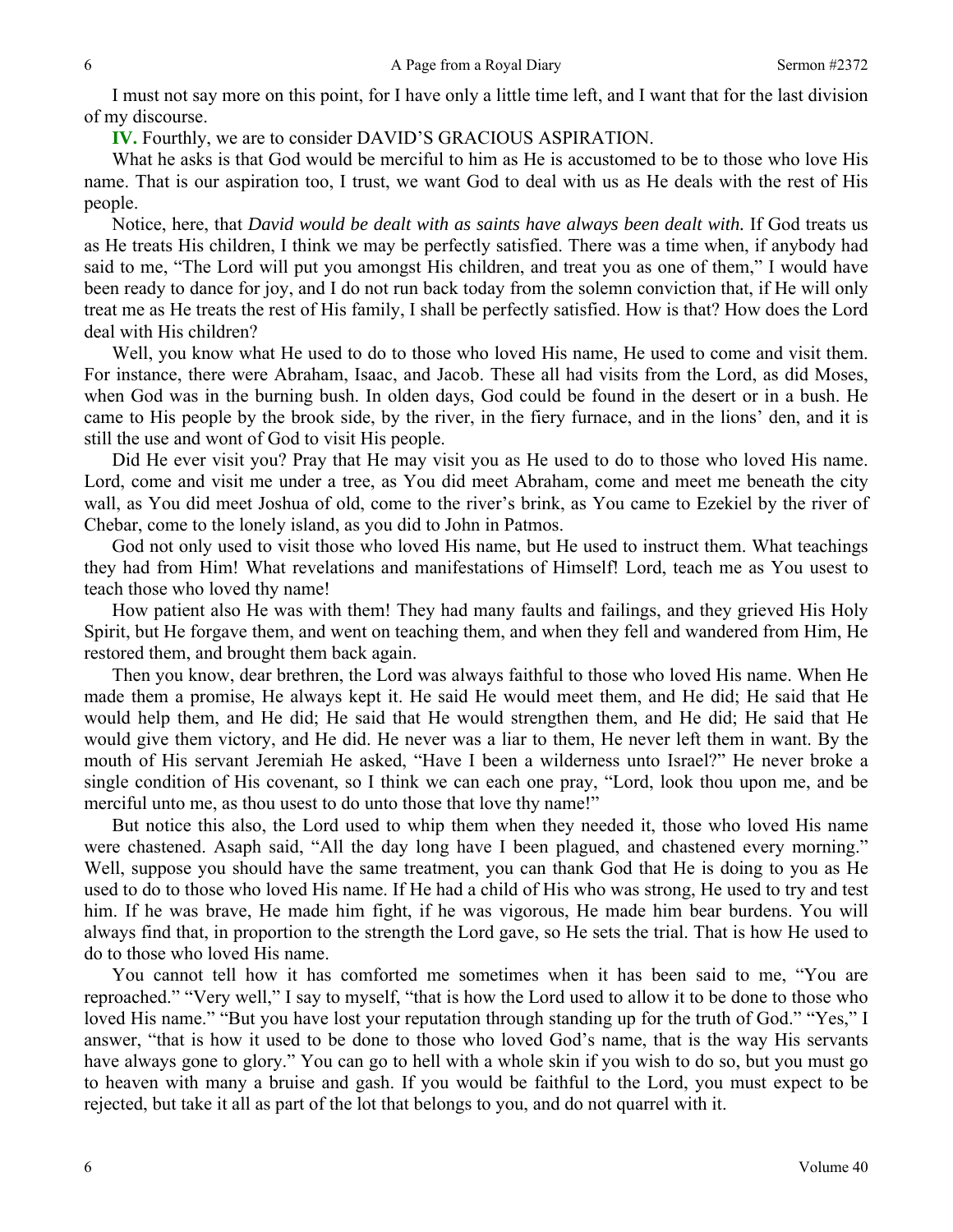#### Sermon #2372 **A Page from a Royal Diary** 7

Do you expect to be carried to the skies on flowery beds of ease? I should be sorry to see you trying such a plan of going to heaven, for that is not how the Lord used to do to those who loved His name. Do you expect to go all the way to heaven, clapped and applauded by an eager throng, crying, "Well done"? Is that how He used to do unto those who loved His name? Far otherwise. Therefore, be satisfied if God deals with you as He used to do with those who loved His name.

I think also that, when using these words, David meant that *he was quite willing that God should deal with him in His usual way,* in His regular order. He did not want to have some special railway thrown up for him, in which he could ride first-class to glory, but he was willing to go the old way, the way the holy prophets went, and the saints, and martyrs, and confessors of God, that is to say, he did not want salvation without holiness, he did not want justification without sanctification, he did not want pardon without regeneration. He asked God to do with him as He used to do with those who loved His name, and with them, you know, the water and the blood always went together, they had the new heart as well as the new robe. Acceptance in the Beloved did not come without there being also an acceptableness of holy character given by the Spirit of God.

Next, David did not want profit without exertion. He was not one of those who said, "I want to be happy, but never to do anything; I want to take the promises, but to have no part in Christian service; I want to understand without reading the Scriptures, I want to be taught and comforted without coming to hear sermons, I want to lie down and sleep myself into glory." No, he was willing that God should do with him as He used to do unto those who loved Him.

David did not expect to have answers without prayer. The Lord Jesus said, "Ask, and it shall be given you; seek, and ye shall find; knock, and it shall be opened unto you." We shall be willing to have it as it was done to those who loved the Lord's name. David said, "Look thou upon me, and be merciful unto me, as thou usest to do unto those that love thy name."

Some of our churches expect prosperity without prayer meetings, and hope to get many converts without unitedly asking for them. Perhaps half-a-dozen Christians meet for prayer on Monday evenings, or perhaps a few gather on Wednesdays, when there is half a lecture and half a prayer meeting, so that they can say that they do have a prayer meeting when in reality they do not have one at all, but David said, "Make me pray, LORD; do not give me anything unless I pray for it; compel me to plead with thee, and then give me thy blessing!"

Then, again, David did not expect to pass through life without experiencing difficulties. He had to fight Goliath, and he had to go into the cave of Adullam. He expected to have troubles, and he certainly was not disappointed, nor will you be. Do not reckon that God will give you a life without difficulty. Tell me, if you can, of any child of His who ever had such a portion? He had one Son without sin, but no son without sorrow. Nay, that Son who had no sin was the Man of sorrows, and acquainted with grief, so you must expect the Lord to deal with you as He does with the rest of His household.

Lastly, you cannot expect that you shall have continual enjoyments of the light of Christ's countenance, and a blessed experience of the sweets of His love, without having struggle of soul and conflict of spirit which come from the fact that the devil is not dead, that the world is not changed, that sin still dwells within you, and still causes you grief. "Deal with me, O LORD, as thou used to do with thy children! I do not want to be picked out from the rest, and treated as a favorite."

David had a favorite child once, Absalom, and a dreadful fellow he turned out to be. God does not fill us with sweetmeats, it is not His custom to take away all trouble, and give us nothing but joy. Sweetmeats at night mean medicine in the morning. God grant us grace to be willing to take the bitter with the sweet, to be baptized with Christ's baptism and to drink of Christ's cup, and to ever be satisfied so long as we may follow where the bleeding Savior leads the way!

Now, dear friends, I have done. I hope there has been a word for everybody, and if there has been a word from me to you, let there be a word from you to God, and let this be the prayer that you utter before leaving this house, "Look thou upon me, and be merciful unto me, as thou usest to do unto those that love thy name."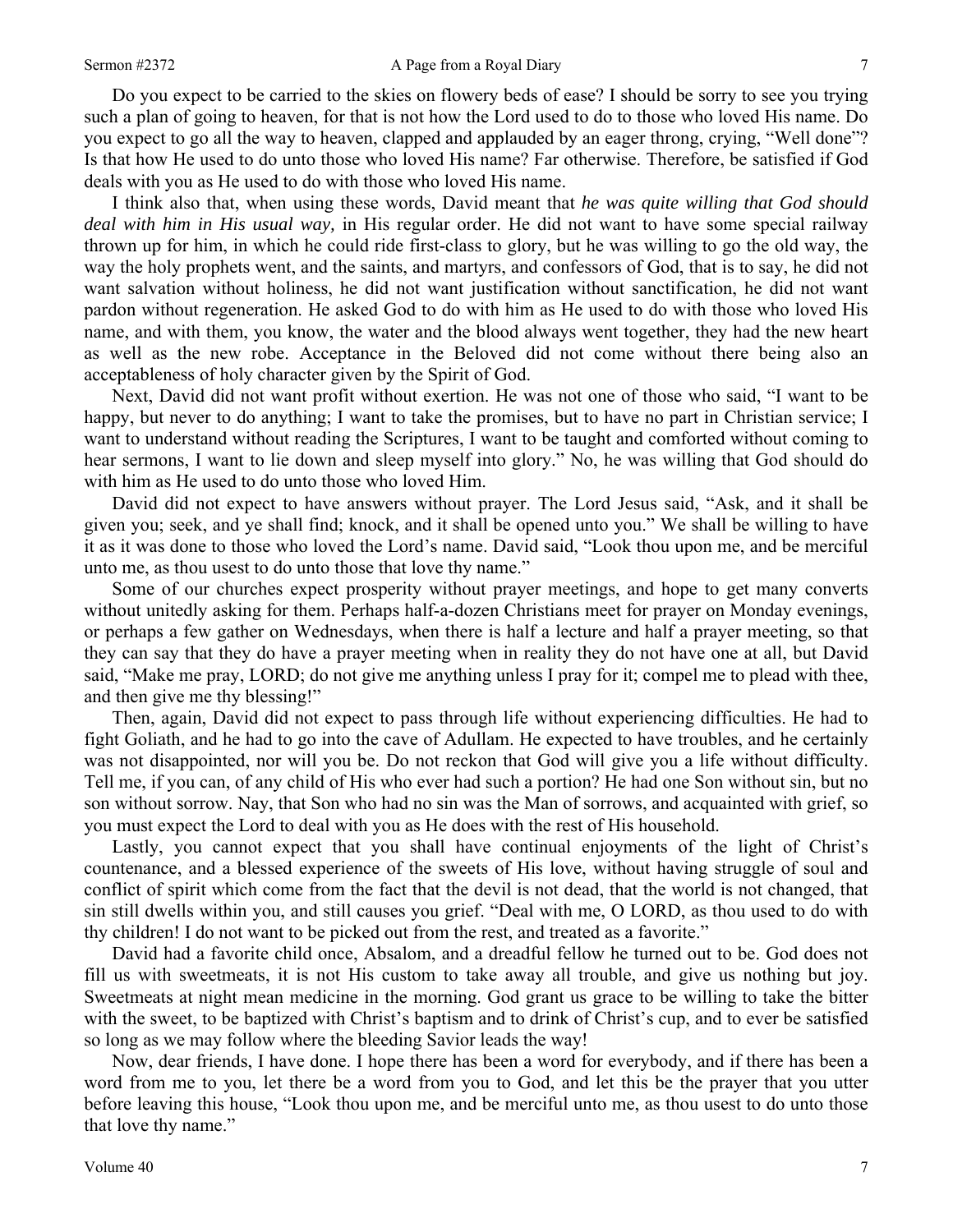#### **EXPOSITION BY C. H. SPURGEON**

#### *PSALM 119:129-144*

## **Verse 129.** *Thy testimonies are wonderful: therefore doth my soul keep them.*

Every true believer admires God's Word, and more than that, it amazes him, "Thy testimonies are wonderful." View them from any point you may select, they are wonderful, wonderful in themselves, wonderful in their operation, wonderful in the way in which they endure all kinds of testing, and yet remain the same, "Thy testimonies are wonderful."

This wonder, however, in the true believer, leads to godly practice, to holy living: "Therefore doth my soul keep them." Our soul must be like a golden casket in which we store the priceless jewels of the Word of the Lord. You cannot rightly keep God's Word anywhere but in your soul, to keep it merely in the memory, or in the intellect, is of no avail.

#### **130.** *The entrance of thy words giveth light;*

The very first principles, the elements of God's Word, are full of light, and no sooner does it come into the heart than there is light directly. How much more light does it give when it penetrates into the secret chambers of our being, and we begin to understand its deeper mysteries!

## **130.** *It giveth understanding unto the simple.*

God's Word gives understanding to those who feel that they have very little mental ability, "the simple." They are only plain people, who must have the truth put very simply before them, or else they cannot comprehend it, but as soon as ever God's Word enters their heart, even such people get understanding. It is not the Word outside the heart that gives the blessing, it is the entrance of the Word that gives true life to the soul.

## **131.** *I opened my mouth, and panted:*

That was an admirable way of praying, no words were used by the psalmist, but his soul expressed itself by panting, "As the hart panteth after the water brooks, so panteth my soul after thee, O God."

#### **131.** *For I longed for thy commandments.*

The very best kind of prayer is that inarticulate panting, in which there is a longing, a sighing, that cannot be expressed in words.

## **132-133.** *Look thou upon me, and be merciful unto me, as thou usest to do unto those that love thy name. Order my steps in thy word:*

"Lord, I have found the way into Your Word, that is the road I intend to travel, now I pray You to guide my every step." They say that, "Order is heaven's first law," and certainly a Christian should lead an orderly life. He should be a Methodist, he should have a method in all that he does, and he should pray for God to order his steps according to His Word.

# **133.** *And let not any iniquity have dominion over me.*

A hypocrite says to himself, "I do not swear, I do not steal, and I do not lie, yet I allow other sins to have dominion over me," but a true man of God will not have any master but the Lord Jesus Christ. He will not put his neck under the foot of even the most attractive sin, "Let not any iniquity have dominion over me." That is the psalmist's prayer, here is the apostle's answer to it, "Sin shall not have dominion over you."

## **134.** *Deliver me from the oppression of man: so will I keep thy precepts.*

He does not mean that he will not keep God's precepts if he is not delivered from man's oppression, but there are persons in such circumstances—Christian wives with wicked husbands, godly servants with ungodly masters, believers who are greatly oppressed by evil men—and they desire to be delivered from the oppression of man that they may be the better able to keep God's commandments.

**135.** *Make thy face to shine upon thy servant;*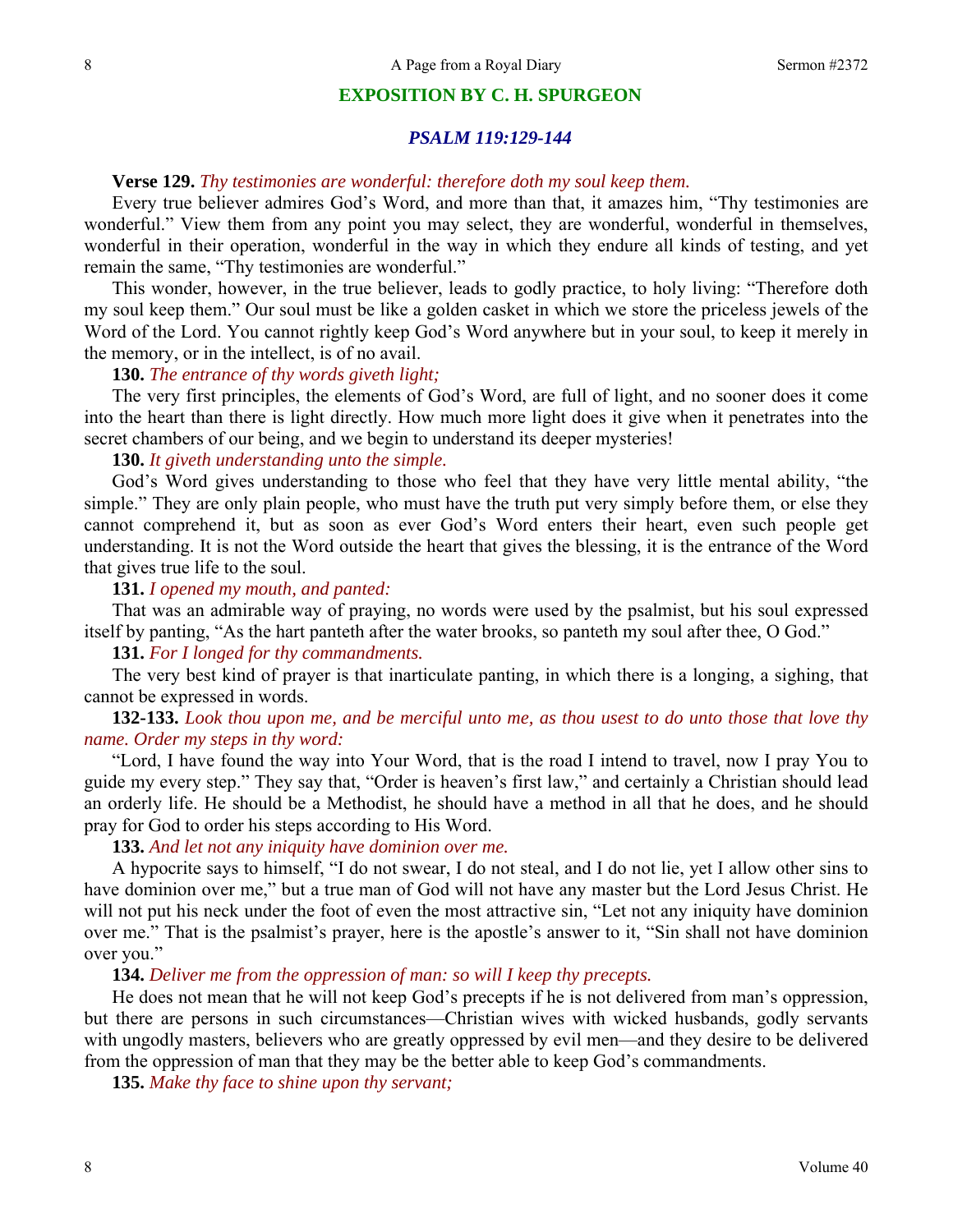What a blessed prayer that is! Let each one here pray it tonight, "Make thy face to shine upon thy servant." The Lord is our sun, He is the very sun of heaven, they need no sun there because they see His face.

## **135.** *And teach me thy statutes.*

The Lord's servant ought to know the law of his Lord's house, how can he be an obedient servant if he does not know his Master's will? So the psalmist prays, "LORD, I will take it as a favor if thou wilt teach me thy statutes, that I may not only know, but also do them!"

**136.** *Rivers of waters run down my eyes, because they keep not thy law.* 

Some think that the psalmist meant that his eyes wept because they, that is, his eyes did not keep God's law. You know how easily sin comes in through the eyes, and goes out through the eyes too. Well may those eyes weep in sorrow that have lusted towards sin. But I think the psalmist alludes here to the ungodly. The sins of sinners are the sorrows of saints. "Rivers of waters run down mine eyes, because they keep not thy law." Perhaps David referred to his own children, or he may have meant his soldiers, those rough, rugged warriors who were led by Joab. He met with many in his own country who turned aside from God, and he wept over them.

It is a blessed sign of grace when you can weep over other men's sins. Do not say, "So-and-so has gone wrong," and treat the matter with indifference. If you can do so, you may question whether you have grace in your own heart, for a true Christian ought to be tender and compassionate at the thought of the sinful things around him. There are some who can look upon the error and false doctrine which abound everywhere and say, "Oh! let it alone, do not trouble yourself about that," but he who walks with God is not of their mind, it is a constant grief and agony of spirit to him that men keep not God's law.

**137.** *Righteous art thou, O LORD, and upright are thy judgements.* 

It is always well to set God in contrast with wicked men. If others are unjust, He is not. If they forsake the truth, He does not.

**138.** *Thy testimonies that thou hast commanded are righteous and very faithful.* 

True to the letter, true always, true to the core.

**139.** *My zeal hath consumed me, because my enemies have forgotten thy words.* 

Yes, God's faithful servants become the more zealous when others grow cold. When they see that God's words are forgotten by others, they remember them all the more, and they grow exceedingly zealous for the law of the Lord.

**140.** *Thy word is very pure: therefore thy servant loveth it.* 

It is pure in the sense of being unadulterated, and it is pure in the sense of being holy. There is nothing in the Scripture that would lead us to sin, nor excuse it, it is a wonderful condemner of sin, "Thy word is very pure." Notice the psalmist's use of the word "very." In the one hundred and thirty-eighth verse he says, "Thy testimonies are very faithful," and now, in the one hundred and fortieth, "Thy word is very pure."

"Therefore thy servant loveth it." When purity draws out our love, it proves that our heart itself loves that which is pure, and the heart that loveth purity is a pure heart.

**141.** *I am small and despised: yet do not I forget thy precepts.* 

He was poor but pious, little but loving, despised but devoted. It was the man who had but one talent who went and dug in the earth, and hid his Lord's money. David was not of that kind; he was small, but he knew he was not too small to sin, he was despised, but he did not on that account think that he might turn aside from the right path.

**142.** *Thy righteousness is an everlasting righteousness,—* 

God's Word does not change, it is everlasting, and the righteousness which it reveals and which it proclaims to us is everlasting.

**142.** *And thy law is the truth.* 

God's Word is not only true, but it is "the truth." The truth is God's law, and God's law is the truth. **143.** *Trouble and anguish have taken hold on me:*